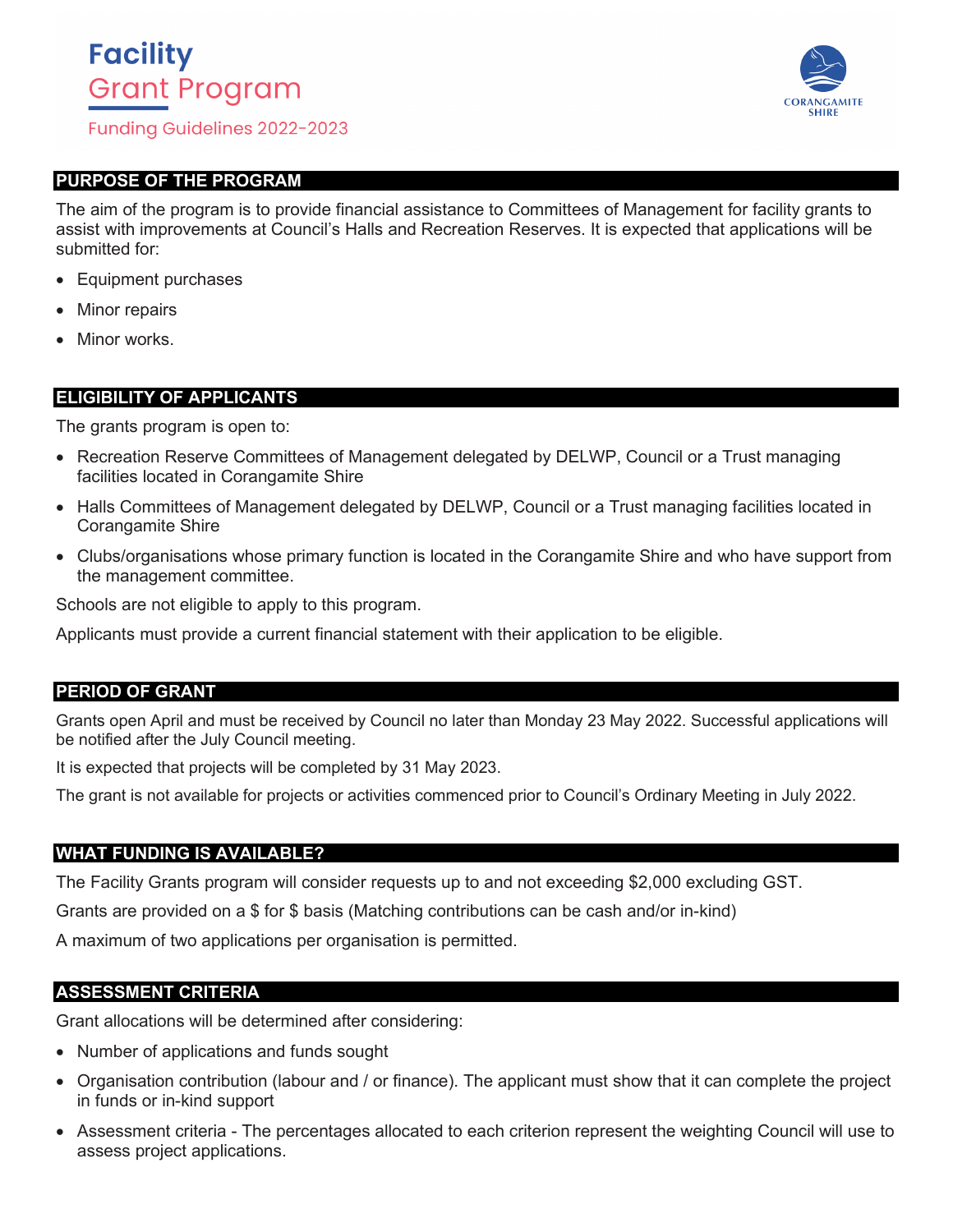# **Facility Grant Program**

## Funding Guidelines 2022-2023



| Question                                                                                                                                                                              | <b>Detail</b>                                                                                                                                                            |
|---------------------------------------------------------------------------------------------------------------------------------------------------------------------------------------|--------------------------------------------------------------------------------------------------------------------------------------------------------------------------|
| Is there a demonstrated need for the<br>project? $(20%)$                                                                                                                              | Responds to identified community needs and issues.                                                                                                                       |
| Who will benefit from the project? How does<br>the project address social inclusion and<br>how is community support demonstrated?<br>What are the wider population benefits?<br>(15%) | Projects should support the wider community by building the<br>capacity of people and places enabling them to contribute and<br>participate.<br>Use of local businesses. |
| Previous financial assistance from Council?<br>$(10\%)$                                                                                                                               | Details the extent financial assistance has been provided by<br>Council in the past.                                                                                     |
| Is Council funding required or can the<br>applicant fund the project themselves?<br>What will funding supplied by Council be<br>spent on? (20%)                                       | Includes a current bank statement.                                                                                                                                       |
|                                                                                                                                                                                       | Demonstrates a need for funding assistance.                                                                                                                              |
|                                                                                                                                                                                       | Consideration will be given to receipt of funding from other<br>sources.                                                                                                 |
|                                                                                                                                                                                       | Clear budget outlining income and outgoing expenses                                                                                                                      |
| Is the project supported by a clear and<br>accurate budget, including quotes and<br>information regarding in kind contributions?<br>(10%)                                             | Includes the provision of quotations/internal cost estimates,<br>Includes confirmation of funding contributions (both financial<br>and in-kind).                         |
| How does the project link with the facility's<br>future plans? (10%)                                                                                                                  | Provides sustainable benefits to the facility and may be<br>supported by a strategic plan.                                                                               |
| What will be done and what planning has<br>been undertaken in relation to the project?<br>(15%)                                                                                       | Clearly identifies the project scope, methodology, proposed<br>outcomes and timeframe.                                                                                   |
|                                                                                                                                                                                       | Includes concept/schematic plans for the project where<br>applicable.                                                                                                    |
|                                                                                                                                                                                       | Ongoing costs of project have been identified and applicant<br>has detailed how this will be funded.                                                                     |

# **WHAT WILL NOT BE FUNDED?**

- Events or Festivals
- An applicant whose project has received Corangamite Shire funding for the same activity within the same financial year, including budget allocation or other grant funding
- An applicant that has overdue debts to the Corangamite Shire
- An applicant that has failed to provide satisfactory acquittal reporting from any previous Corangamite Shire funding
- Requests for retrospective funding (i.e. funding for projects already commenced)
- Projects considered to be the responsibility of other authorities
- The purchase of land
- Projects or activities requiring recurrent funding e.g. Operational expenses
- School projects